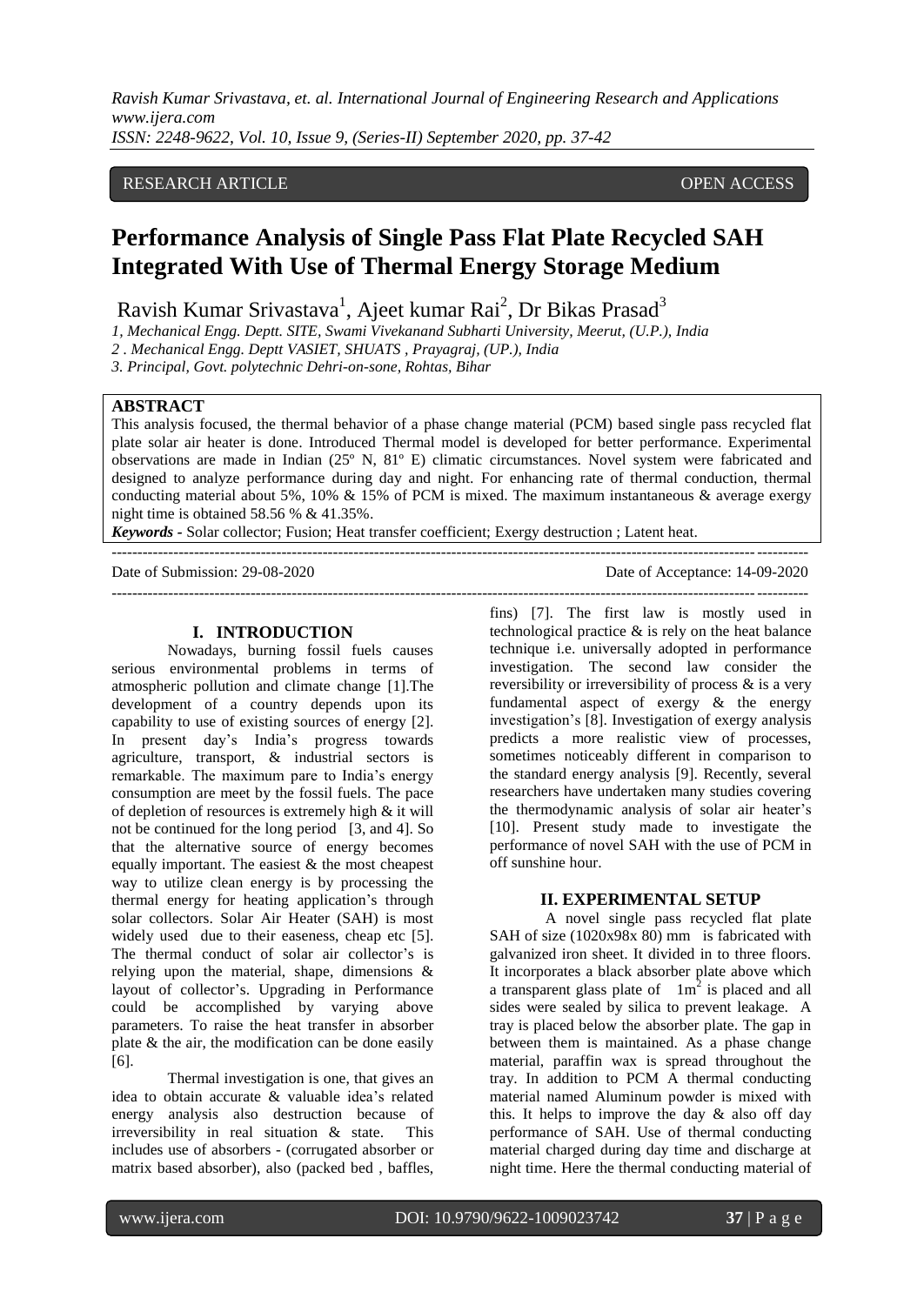*Ravish Kumar Srivastava, et. al. International Journal of Engineering Research and Applications www.ijera.com ISSN: 2248-9622, Vol. 10, Issue 9, (Series-II) September 2020, pp. 37-42*

5% 10% and 15% of PCM quantity is mixed to predict the day and night performance of Novel SAH. Thermal conductivity of paraffin wax is very low as compare to aluminum powder. As Aluminum powder thermal conductivity is 200 times more efficient than paraffin wax. On the basis of mass filled cavity of paraffin wax the quantity of blend material comes about 15 %. For this reason 5%, 10% & 15% is taken for the performance analysis.

In addition to this air is supplied to the system with the help of Fan. Air firstly flow above the absorber plate then it turns back from the end and flows over the PCM tray and then it revert to exit through the bottom of the PCM tray. The experimental setup was located at Solar Energy wing in SHUATS, Allahabad. The experiment was conducted in month of September 2017. The experiments were carried from 10am to 8 pm every day. The SAH is insulated using silica at the base & sides, to reduce respective heat losses. Solar intensity & wind velocity is recorded through salary meter  $\&$  anemometer correspondingly.

Temperature at different point is monitored by k-type of thermocouple. Photo of Novel SAH is given in Fig1. All relevant parameters & dimensions are listed in the table 1.



**Fig.1** view of finned SAH.

### **III. MATHEMETICAL MODELING**

#### **(a) ENERGY ANALYSIS:**

Energy analysis is use to understand the basic design & performance of any developed thermal system, first law of thermodynamic (TD) through which energy balance is calculated. It involves the measured value obtained from experiments. The characteristics of SAH integrated with PCM cavity is obtained by writing the overall thermal energy balance equation through the following assumptions: [11]

1. The system performed at steady state.

2. The sky as black body

3. The cover plates don't absorb any part of solar energy.

Thermal energy balance at charging & discharging phases:

$$
Q_A = Q_u + Q_{st} + Q_{loss}
$$
 (1)

The useful heat gain through collector: Duffie et al.

$$
Q_u = m C_p \left( T_{out} - T_{in} \right) \tag{2}
$$

Where  $\dot{m} = \rho V_{av} S$ 

 Absorbed radiation by absorber surface is defined as:

$$
Q_{A} = A_{abs} (\alpha \tau) I_{T}
$$
\n(3)

During the charging phase stored heat flux:<br> $Q = m \left[ \int_0^F G(x) dx + \int_0^{\int m_c \, dr \, \rho cm} G(x) dx \right]$ 

(3)  
\nDuring the charging phase stored heat flux:  
\n
$$
Q_{ch} = m_{perm} \left[ \int_{\text{ini}_{ch,Form}}^{F} C_{p,s}(T) dT + L_{F} + \int_{F}^{\text{fin}_{ch,Form}} C_{p,l}(T) dT \right]
$$
\n(4)  
\nDuring the discharging phase delivered heat flux:  
\n
$$
Q_{dis} = m_{perm} \left[ \int_{\text{ini}_{edis,perm}}^{F} C_{p,l}(T) dT + L_{F} + \int_{F}^{\text{fin}_{edis,perm}} C_{p,s}(T) dT \right]
$$
\n(5)

Heat flux loss is measured, *Uloss* is overall heat lost through collector to surroundings by conduction, convection & infrared radiation.  $Q_i = U_i$  *A*  $(T_i - T)$ 

$$
Z_{loss} - U_{loss} A_c (I_{abs} - I_a)
$$
\n
$$
\tag{6}
$$

The PCM filled cavity sizing: The PCM mass, *mpcm* , during charging phase .

$$
m_{pcm} = \frac{Q_A}{\left[\int_{\text{ini}\_{\text{ch},\text{pcm}}}^{F} C_{p,s}(T)dT + L_F + \int_{F}^{\text{fin}\_{\text{ch},\text{pcm}}} C_{p,l}(T)dT\right]}
$$
(7)

**Daily thermal efficiency:** Daily thermal efficiency of novel SAH with PCM cavity is termed as the ratio of desired energy output during discharging

to the total energy input charging :  
\n
$$
\eta = \frac{\int_{disch} Q_{disch}}{\int_{ch arg} A_c I_T}
$$
\n(8)

#### **(b) EXERGY ANALYSIS:**

By applying exergy equilibrium in SAH shown in Fig.1, Exergy balance in flat plate SAH can be

expressed as Chamoli (2013):[12]  
\n
$$
\Psi_{in} - \Psi_{out} - \Psi_{loss} - \Psi_{change} - \Psi_{des} = 0
$$
\n(9)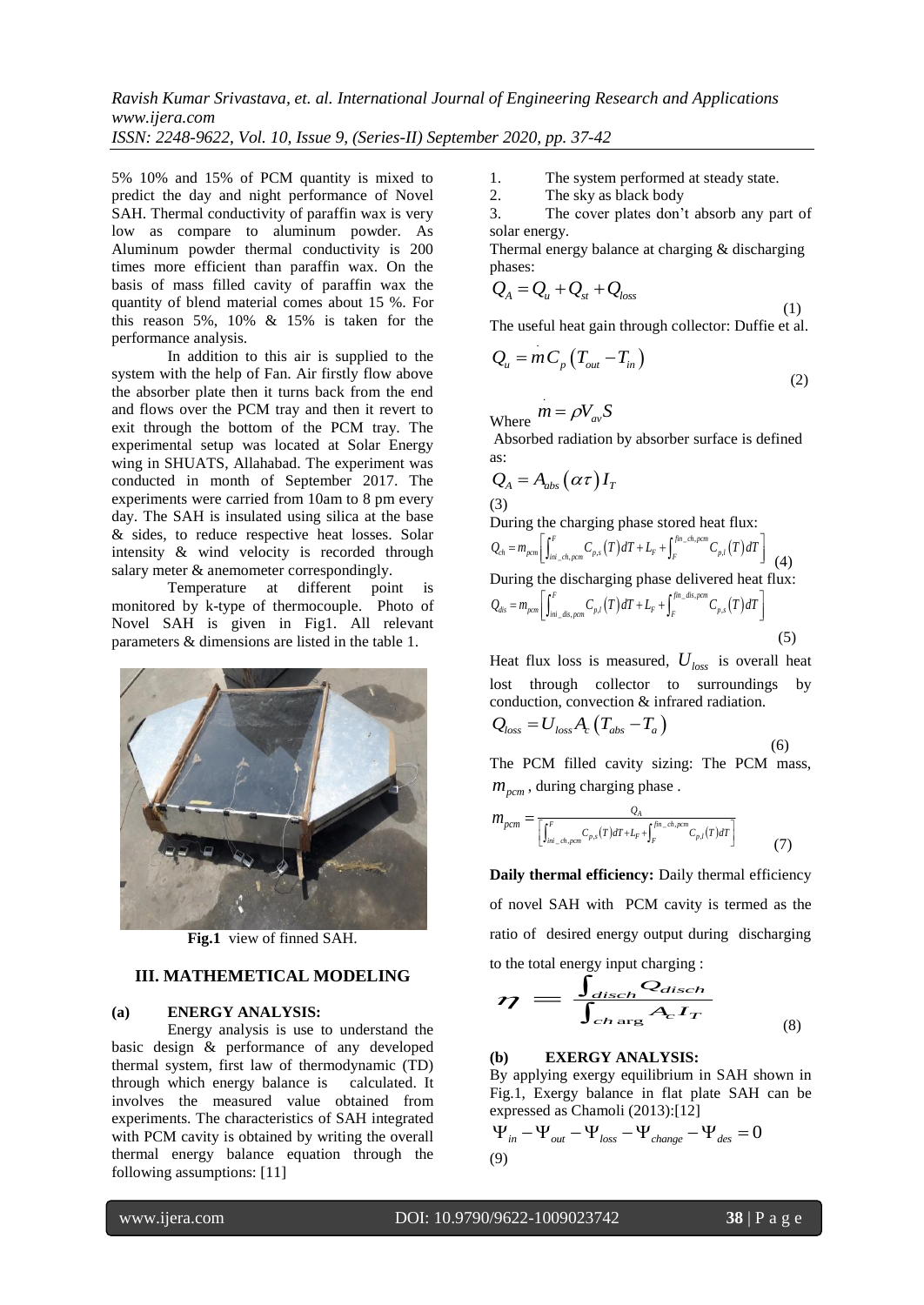*ISSN: 2248-9622, Vol. 10, Issue 9, (Series-II) September 2020, pp. 37-42*

Patella's efficiency for transforming solar radiation in to work discussed by Bejan (1988):

$$
\eta_p = \frac{4T_a}{3T_s} + \frac{1}{3} \left(\frac{T_a}{T_s}\right)^4 \tag{10}
$$

As Considering inlet & exit exergy , the exergy efficiency expressed:

efficiency expressed:  
\n
$$
\eta_{\Psi} = \frac{n}{T_r A_p \eta_p} \left[ C_p \left( T_o - T_i - T_a I_n \frac{T_o}{T_1} \right) \right]
$$
\n(11)

**EXERGY DESTRUCTION:** Exergy destruction caused by irreversibility's in the system. Rate of exergy destroyed incorporate below three terms: [13,14 and 15]

One because of temperature difference (absorber plate surface & sun):

$$
\Psi_{des,abs} = \eta_o I_T A_p T_a \left(\frac{1}{T_p} - \frac{1}{T_s}\right)
$$

(12)

Second because of duct pressure drop:

$$
\Psi_{des, \Delta_p} = \frac{m}{\rho} \times \frac{\Delta_p T_a I_n \left(\frac{T_o}{T_a}\right)}{\left(T_o - T_{in}\right)}
$$
\n(13)

Third term is due to temperature difference between surface of absorber plate & agent fluid:

$$
\Psi_{des,conv} = m C_p T_a \left( l_n \left( \frac{T_o}{T_{in}} \right) - \frac{(T_o - T_{in})}{T_p} \right)
$$

(14)

Thus exergy destruction rate:  
\n
$$
\Psi_{des} = \frac{\Psi_{des,abs} + \Psi_{des,\Delta_p} + \Psi_{des,conv}}{\Psi_{in,r}}
$$

(15)

Since the duct pressure drop is neglected in the present case so that the rate of exergy destruction is:

s:  

$$
\Psi_{des} = \frac{\Psi_{des,abs} + \Psi_{des,conv}}{\Psi_{in,r}}
$$

(16)

**EXERGY IN:** According to Petela's exergy in

through collector :  
\n
$$
\Psi_{in,r} = I_T A_p \eta_p
$$
\n(17)  
\n(a) **BAMETED BANG**

## **(c) PARAMETER RANGE:**

**Table 1:** Input parameters used:

| S <sub>No</sub> | Input<br>Parameter       | Range             | S.No | Input<br>Parameter                | Range                             |
|-----------------|--------------------------|-------------------|------|-----------------------------------|-----------------------------------|
|                 | Glazing                  | Single glass      | 8    | Transmttance-<br>absoptance       | 0.84                              |
| $\overline{2}$  | Mass of                  | 5 <sub>Kg</sub>   | 9    | δ                                 | 0.002m                            |
| 3               | <b>Tray</b><br>Dimension | (0.99x0.96x0.10)m | 10   | $\varepsilon$ p                   | 0.92                              |
| 4               | Length                   | $L=(1.02)m$       | 11   | $\epsilon$ g                      | 0.88                              |
| 5               | Width plate              | $W=(0.98)m$       | 12.  | σ                                 | $5.67 \times 10 - 8$<br>$W/m2$ K4 |
| 6               | Depth of<br>channel      | $s=0.08m$         | 13   | <b>Space</b><br>between<br>plates | 0.025m                            |
| 7               | Sun<br>Temperature       | 5760K             | 14   | Mass flow<br>rate                 | $0.057$ $kg/sec$                  |

**Table 2:** Thermo physical properties of used PCM

| Material | Melting     | of <sub>1</sub><br>Heat | Thermal      | $C_{D}$ | Cp    | Density    | Density    |
|----------|-------------|-------------------------|--------------|---------|-------|------------|------------|
|          | Temperature | fusion                  | Conductivity |         |       | $(Kg/m^3)$ | $(Kg/m^3)$ |
|          |             |                         |              | Liquid  | Solid |            |            |
|          | "C)         | (J/Kg)                  | (W/mK)       |         |       | Liquid     | Solid      |
| Paraffin | $37 - 60$   | 214.4x10 <sup>3</sup>   | 0.21         | 3890    | 2940  | 775        | 850        |
| Wax      |             |                         |              |         |       |            |            |
| Aluminum | 600-660     | 0.321x10 <sup>3</sup>   | 205.0        | ٠       | 923   |            | 2830       |
| powder   |             |                         |              |         |       |            |            |

**HEAT TRANSFER COEFFICIENTS:** Rate (Heat transfer) for convective & radiative, analyzed by the following ways: [16,17] for calculating the radiative heat transfer:

$$
h_{r,abs-g} = \frac{\sigma (T_{abs}^2 + T_s^2)(T_{abs} + T_g)}{\left(\frac{1}{\varepsilon_{abs}} + \frac{1}{\varepsilon_g} - 1\right)}
$$

(18)

(18)  
\n
$$
h_{r,g-a} = \varepsilon_g \sigma \Big( T_g^2 + T_{sky}^2 \Big) \Big( T_g + T_{sky} \Big)
$$
\n(19)

Sherwin suggested in laminar flow, can be modeled for flat plate & proposed relations as (Heat transfer) coefficient:

coenicient:  
\n
$$
R_{eL} \le 5 \times 10^5
$$
 and  $(P_r \ge 0.5)$ 

(20)

$$
N_{u} = 0.664 P_{r}^{\frac{1}{3}} R_{eL}^{\frac{1}{2}}
$$
\n(21)

For turbulent flow, (Niles et al.) Propose relationship:

For 
$$
5 \times 10^5 < R_{eL} < 10^8
$$
 and  $0.6 < P_r < 60$ 

$$
P_{u}^{(22)}N_{u}=0.333R_{e}^{0.8}P_{r}^{0.33}
$$

(23)

Where 
$$
N_u = \frac{h_c L}{k}
$$
 (24)

For convective heat transfer coefficients,

$$
R_e = \frac{\rho V D}{\mu} = \frac{m D}{A_c \mu}
$$

Where  $A_c = s \times W$  the c/s area Hydraulic diameter, D of channel

(25)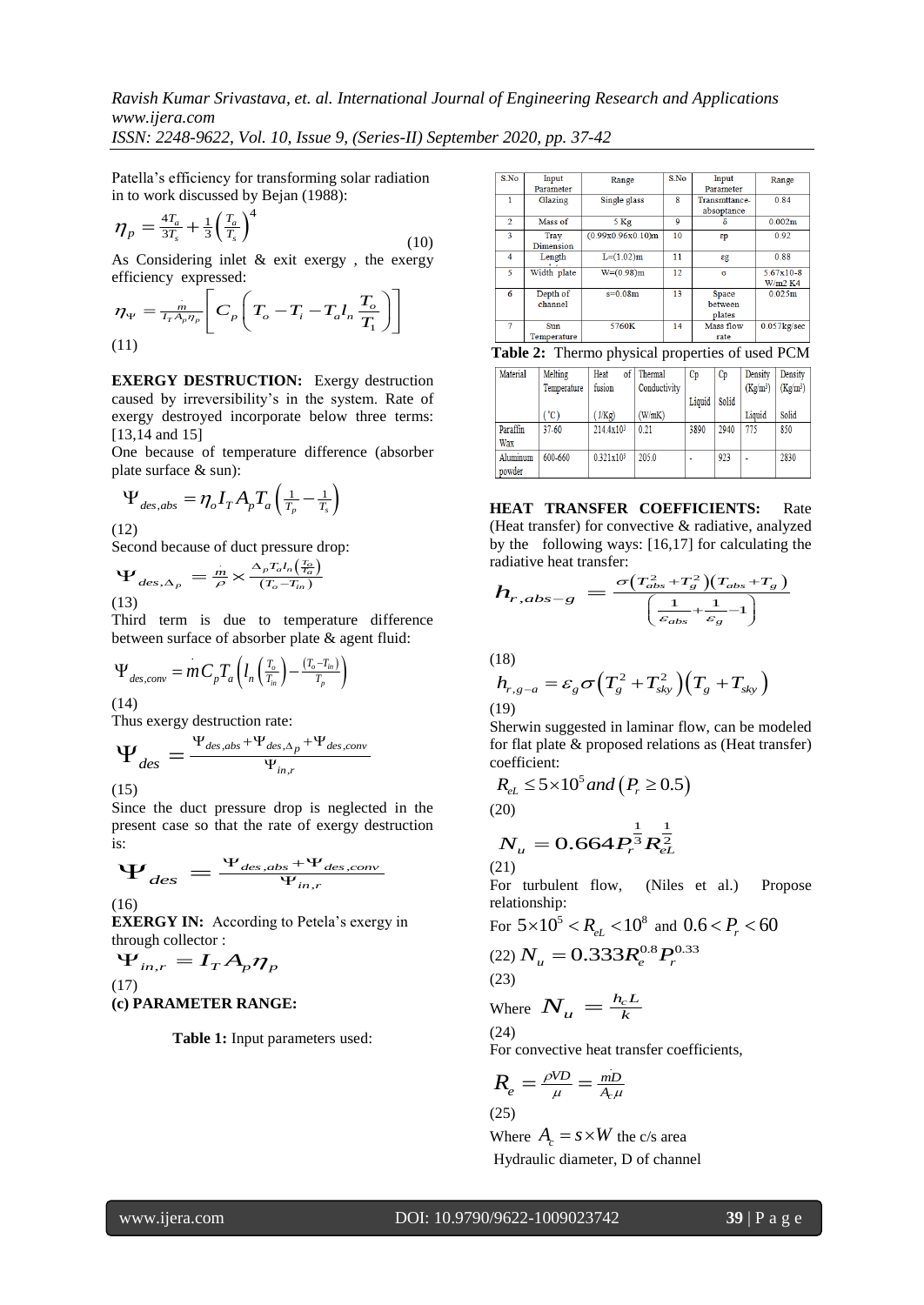λ

*ISSN: 2248-9622, Vol. 10, Issue 9, (Series-II) September 2020, pp. 37-42*

$$
D = 4\left[\frac{W \times s}{2W}\right] = 2s
$$
\n(26)

The convective heat transfer coefficients (absorber PCM cavity & the air fluid) can be analyzed from

empirical relation: 
$$
\boldsymbol{h}_{c,abs-g} = \frac{N_u}{b}
$$
  
\n $h_c = (\frac{k}{L}) \times 0.664 \times (P_r)^{\frac{1}{3}} \times (R_e)^{\frac{1}{2}}$   
\n(27)

**LOSS COEFFICIENTS:** The top loss coefficients

between the novel (SAH) & the outside is:  
\n
$$
U_t = \left(\frac{1}{h_{c,abs-g} + h_{r,abs-g}} + \frac{1}{h_w + h_{r,g-a}}\right)^{-1}
$$
\n(28)  
\n
$$
h_w = 5.7 + 3.86 \times V_a
$$

The energy loss through the bottom  $U_b$  & the edge

 $U_e$  equation is given by:

Bottom loss coefficient:  $U_h = \frac{\lambda_i}{\delta}$  $U_{\overline{b}} = \frac{\lambda_i}{\delta_b}$ 

$$
U_e = \frac{(L_1 + L_2) L_3 \lambda_i}{L_1 L_2 \delta_e}
$$
  
Total loss: 
$$
U_L = U_t + U_b + U_e
$$
  
(29)

#### **IV. RESULT AND DISCUSSION**

Experimentation was done during winter in Indian climatic conditions at SHUATS, Allahabad. Reading noted throughout the month & best a particular day value is considered. Fig. 2 reflects the performance of solar intensity w.r.t. time of the day. Solar intensities are almost close for all the observation day at same mass flow rates and show the intermittent behavior.



**Fig.2** Variation (Solar intensity) w.r.t. (Day time)



**Fig.3** Variation of Collector efficiency w.r.t. to time of day .



Behavior, collector efficiency with respect to day time is elaborated in fig. 3 as expected average collector efficiency comes out 23.11%, whereas 28.96% maximum instantaneous collector efficiency is obtained. Experimental & Theoretical (exit air) temperature used to obtain exergy efficiency. Fig.4 & 5 depicts variation of exergy efficiency of system corresponding to time of a day practically and theoretically. As solar intensity goes on decreasing as the day progress, exergy efficiencies are decreasing & reaching to its lowest value at the end of the day. Exergy loss & destruction is observed more in the SAH. Because of PCM when the day ends exergy practical increases. Average practical & theoretical exergy efficiency is found to be 4.38% & 0.34 %.



**Fig.5** Variation of exergy theoretical w.r.t. time of day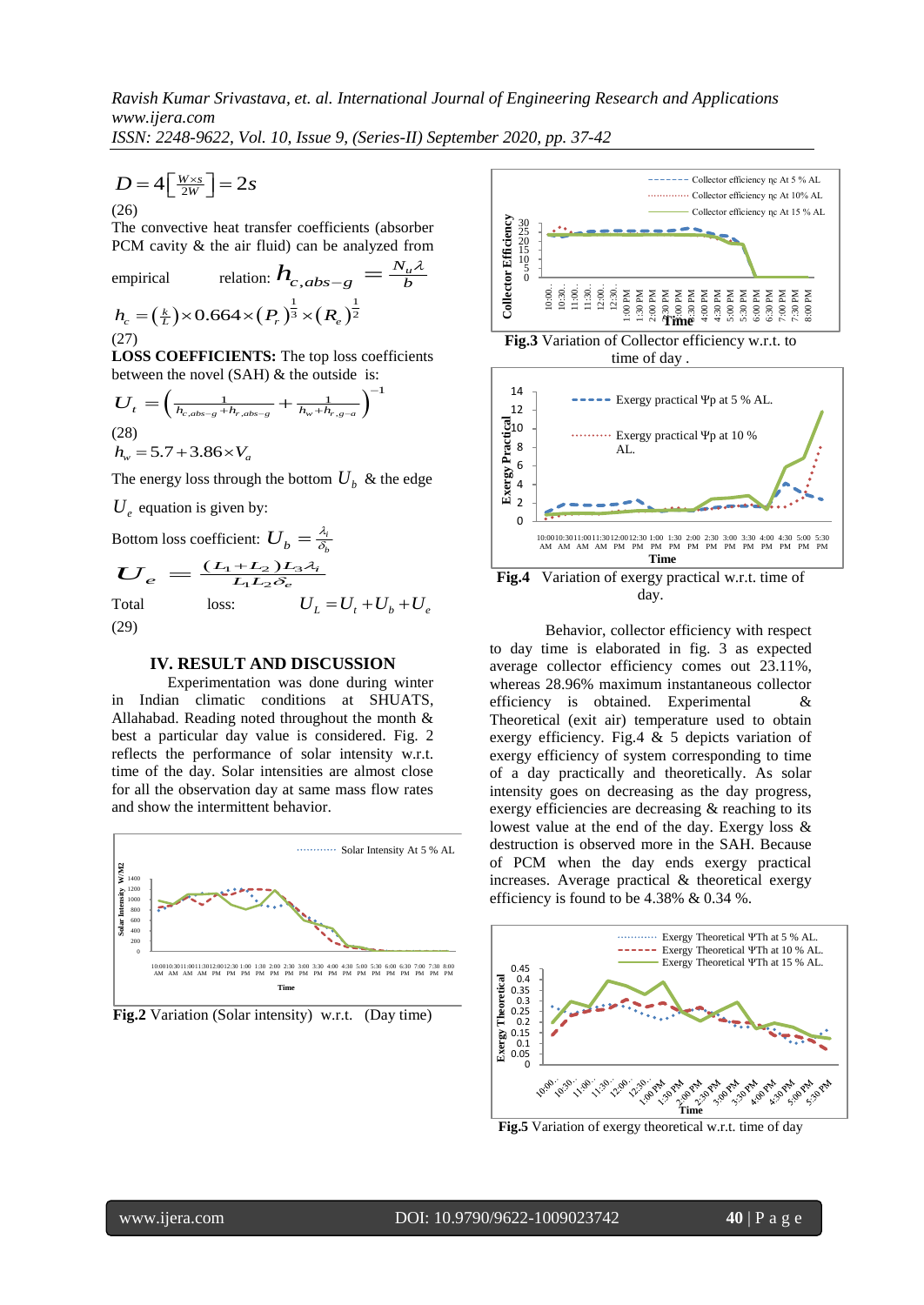*ISSN: 2248-9622, Vol. 10, Issue 9, (Series-II) September 2020, pp. 37-42*



**Fig. 7** Variation in Exergy destruction, w.r.t. time

Fig 6, shows the trend of Exergy practical with respect to off sunshine hour. As the heat released by phase change material and solar intensity is zero average practical exergy efficiency is found to be 41.35 % & maximum instantaneous exergy efficiency is found to be 58.56 %. Fig.7 shows variation of destruction with respect to time of the day. As expected the obtained destruction found under the limit. The maximum value in instantaneous destruction is approximately 2.05 where as the average exergy destruction is found to be 1.35 in this experimental analysis.

#### **V. CONCULSION**

This work presents the details about Mathematical model of a phase change material assisted single pass recycled flat plate(SAH ) using heat transfer expressions to collector components & empirical relations in order to estimating different Heat transfer coefficients. It predicts the thermal performance in novel SAH over wide range of operating condition namely solar intensity, inlet air temperature & variation in thermal conducting material quantity. Exergy analysis shows moderate exergy loss and the exergy destruction is found in system. Details discuss in result. Due to use of PCM system performed well during the off sunshine hour. Average & instantaneous practical exergy efficiency in the night is found to be 41.35% &58.56% respectively in the study. Use thermal conducting material in the

increasing % shows the trend of increasing in the night time exergy accordingly.

#### **REFERENCES**

- [1]. Sarhaddi Faramarz, Tabrizi Farshadf Farschi, Zoori Halimeh Aghaei. Comparative study of two wire cascade solar stills with and without PCM storage using energy and exergy analysis, Energy conversion and Management: 2017;133:97- 102.
- [2]. Srivastava Ravish kumar and Rai Ajeet Kumar. A review on solar air heater technology. International Journal of Mechanical Engineering and Technology. 2017; 8(7): 1122-1131.
- [3]. TERI, Energy and environment data directory and year book (TEDDY)  $2013/2014$ .  $28<sup>th</sup>$  ed. New Delhi: The Energy and Resources Institute; 2014.
- [4]. Srivastava Ravish kumar and Rai Ajeet Kumar. A review on performance enhancement of solar air heater International Journal of Mechanical and production Engineering Research and Development. 2017; 7(5): 279-288.
- [5]. Srivastava Ravish and Rai Ajeet Kumar. Studies on the thermal performance of a solar air heater. International Journal of Mechanical Engineering and Technology. 2016;7(6):518-527.
- [6]. Akpinar Ebru Kavak, Kocyigit Fatih. Energy and exergy analysis of a new flat plate solar air heater having different obstacles on absorber plates.Applied Energy; 2010;87:3438-3450.
- [7]. Grag P, Energy Scenario and vision 2020 in india. J Sustain Energy and Environment 2012;3:7-17.
- [8]. Dincer I, et al. Thermodynamic, exergy and environmental impact .Energy sources 2000;22:723-32.
- [9]. Petela R. Exergy of undiluted thermal radiation. solar energy2003;74:469-88.
- [10]. Karsil S.Performance analysis of new design solar air collectors for drying applications. Renewable Energy;2007:32:1645-60.
- [11]. Khadraoui Aymen EI, Bouadila Salwa,Koli Sami. Solar air heater with phase change material: An energy analysis and a comparative study; Applied Thermal Energy; 2016:107:1057-1064.
- [12]. Chamoli sunil.Journal of energy in south Africa : 2003 ;24:8-13.
- [13]. Srivastava Ravish kumar and Rai Ajeet Kumar. Thermal performance investigation of a finned absorber plate solar air heater.